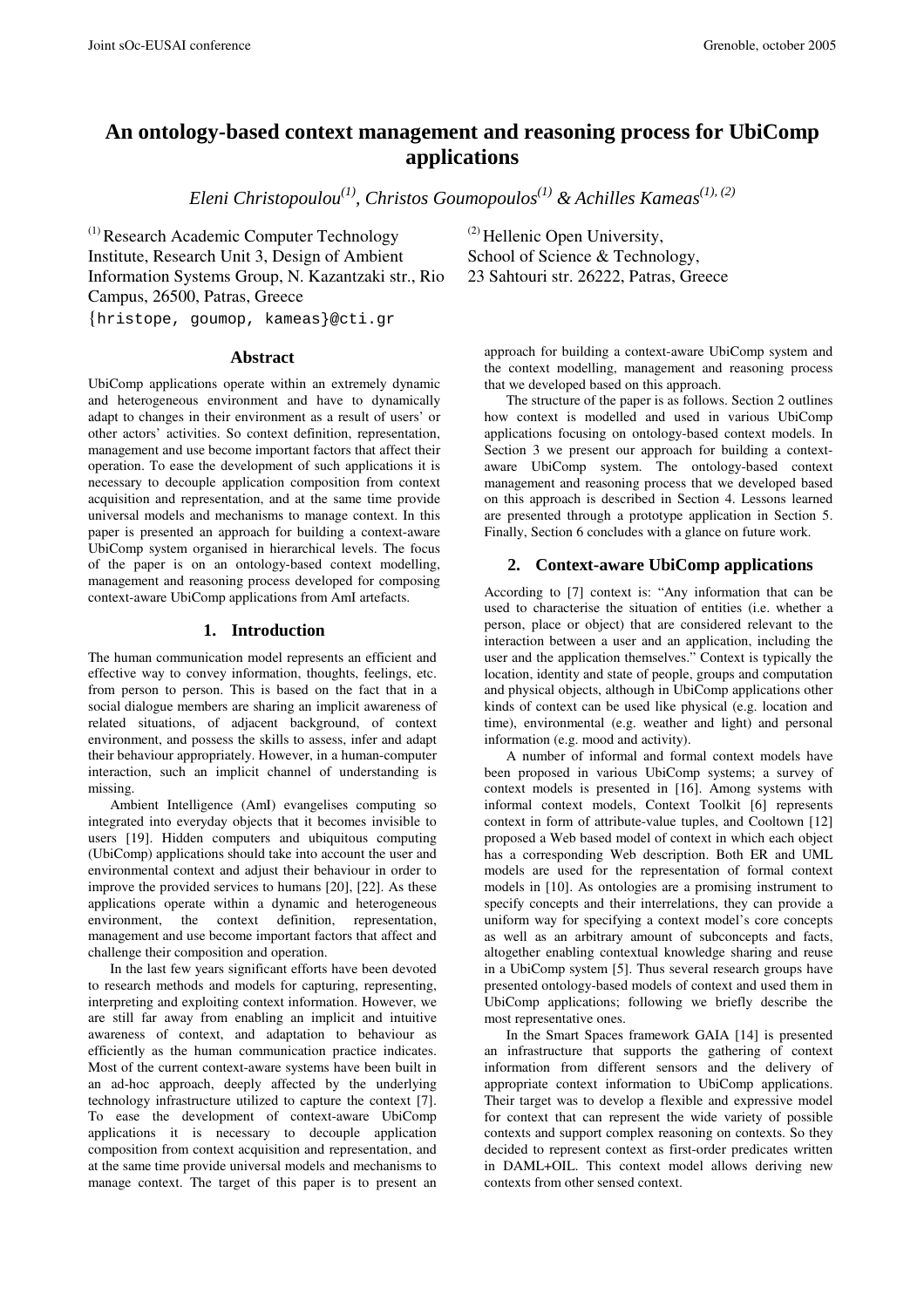The Context Ontology Language (CoOL) [17] is based on the Aspect-Scale-Context Information (ASC) model. Aspects represent classifications (e.g. Temperature), while scales are individual dimensions of aspects (e.g. Celcius). Context information is attached to a particular aspect and scale and quality metadata (e.g. meanError) is associated with information via quality properties. This contextual knowledge is evaluated using ontology reasoners, like F-Logic and OntoBroker. Beyond determination of service interoperability in terms of contextual compatibility and substitutability, this language is used to support context-awareness in distributed service frameworks for various applications.

Wang et al. created an upper ontology, the CONON [18] context ontology, which captures general features of basic contextual entities, a collection of domain specific ontologies and their features in each subdomain. The CONON ontologies are serialized in OWL-DL which has a semantic equivalence to well researched description logics. Thus CONON supports two types of reasoning: reasoning to detect and correct inconsistent context information and reasoning as a means to derive higher level context information. The latter type of reasoning is based on properties like symmetry and transitivity and user-defined rules.

A promising emerging context modelling approach based on ontologies is the COBRA-ONT [2], an ontology for context-aware pervasive computing environments used in the CoBrA system. This system provides a set of OWL ontologies developed for modelling physical locations, devices, temporal concepts, privacy requirements and several other kinds of objects within UbiComp environments. CoBrA employs reasoning for detecting and resolving inconsistent context information, evaluating privacy policies and inferring additional context information based on properties such as temporal and spatial relations. As CoBrA's reasoning over context information is based purely on OWL without additional rule, it is quite limited.

Although each research group follows a different approach for using ontologies in modelling and managing context in UbiComp applications, it has been acknowledged by the majority of researchers [1], [6], [14], [13], [9] that it is a necessity to decouple the process of context acquisition and interpretation from its actual use, by introducing a consistent, reliable and secure context framework which can facilitate the development of context-aware applications.

In this respect, we propose an approach for a contextaware UbiComp system that eases the composition of such applications and separates it from the process of context acquisition. The ontology-based context management and reasoning process that we developed for such a system targets to overcome some limitations of the existing infrastructures presented above. In order to preserve the autonomous nature of artefacts we store an ontology into each artefact and not various ontologies into a server as in GAIA and CoBrA. This solution also overcomes the limitation of systems that demand a specific context ontology for each application. Finally our reasoning process is also enhanced with user-defined rules applied on context stored in each artefact.

# **3. An approach for building a context-aware UbiComp system**

A context-aware application consists of an infrastructure to capture context and a set of rules governing how the application should respond to context changes. In order to isolate the user from the process of context acquisition and management and provide to him a UbiComp system that enables the composition of context-aware applications we propose a system organised in a hierarchy of levels.

Lexical Level: This level examines how signals from the environment, which are captured by sensors, are translated into basic context events or tokens. Generally, any sensor that can contribute to the modelling of the real-world can be considered as source of context. The objective of this level is that context can be modelled in abstraction from sensor technologies and characteristics of particular sensors. The context events can be analysed/combined in the next level in order to represent context phrases or atoms.

Syntactical/Representation Level: The target of this level is to translate context events to meaningful context information (context atoms) by matching sensor data values to real world properties, which have a meaning for some entity of concern (person, place, activity) according to an ontology. In the simplest approach, the representation level can include mappings from data gathered from one or more sensors to context related values defined by an ontology (e.g., the light level is mapped into {low, med, high}).

Reasoning Level: The objective of this level is to provide models for context fusion in context hierarchies. Many sensors and many context atoms are aggregated to infer high-level context properties. For example, the context atoms light, temperature, humidity, noise are combined to infer the high-level context atmosphere {esoteric, exoteric}. Context inference may be seen as a classification problem. In simple cases the reasoning may also be based on the definition of an ontology, which may use simple description logic or userdefined reasoning using first-order logic.

Planning Level: The aim of this level is to define strategies and schedule actions to be taken in response to context variance. We share the same view as described in [8] that usability and predictability of ubiquitous systems arises from a clear and easily grasped relationship between the context structure and the changes in the behaviour we observe. In current systems this relationship is not explicitly articulated but instead exists implicitly in the system's reaction to events. Category theory provides a unified framework to develop semantics of ubiquitous computing that reflects the uncertain and inferential nature of contextual services and their adaptation. The goal is to support the capture of the "behavioural envelope" within which a system can adapt and the strategies for that adaptation.

Interaction Level: The objective of this level is to provide models for personal and collective interactions in AmI environments. A high-level conceptual model separates the low-level context acquisition (lexical level) from the context characterization (representation/reasoning level), from the delivery and reaction to the context (planning level) and from the composition of context-aware UbiComp applications. The developer/user is given a set of abstractions and has to think and design his application in terms of these abstractions. The higher the abstractions the more implementation details are hided.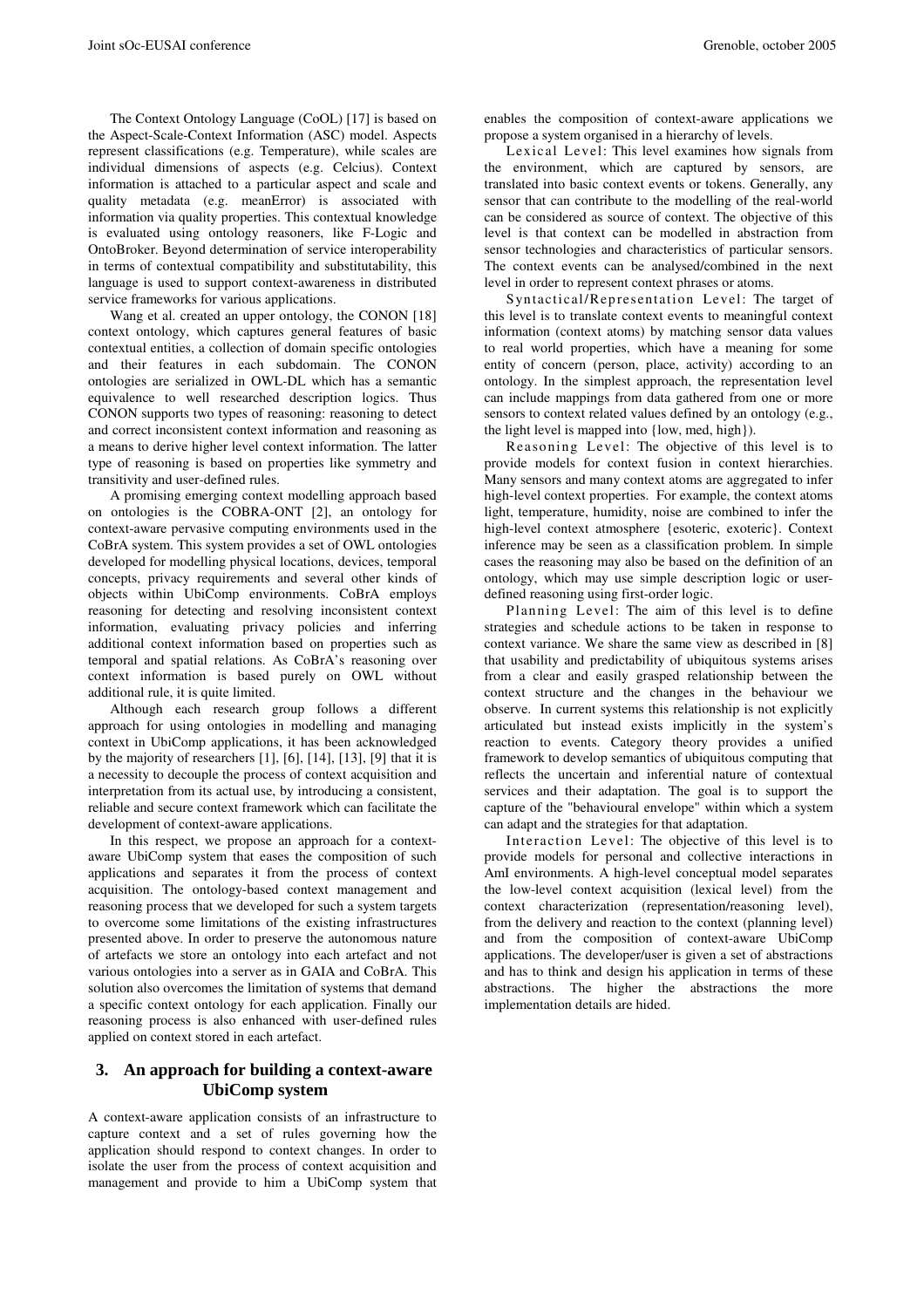# **4. An ontology-based context management and reasoning process**

In this section we describe the system that we developed based on the aforementioned approach focusing on its context management and reasoning process.

# **4.1. A conceptual model for UbiComp applications composition**

The key idea behind the proposed conceptual model is that artefacts of AmI environment can be treated as components of a UbiComp application and users can compose UbiComp applications by creating associations between the artefacts. The Plug/Synapse model [21] serves as a common interfacing mechanism between artefacts providing the means to create large scale systems based on simple building blocks. Plugs make visible the artefact's properties, capabilities and services to people and to other artefacts, while synapses are associations between two compatible plugs.

In terms of the application developer, the plugs can be considered as context-providers that offer high-level abstractions for accessing context (e.g., location, state, activity, etc.). For example, an eLamp may have a plug that outputs if the eLamp is switched on or switched off and an eRoom a plug for informing if someone is in this room or not. In terms of the service infrastructure (middleware), they comprise reusable building blocks for context rendering that can be used or ignored depending on the application needs. Each context-provider component reads input sensor data related to the specific application and can output either low level context information such as location, time, light level, temperature, proximity, motion, blood pressure or high-level context information such as activity, environment and mood. An artefact from its own experience and use has two different levels of context; the low level which information acquired from its own sensors and the high level that is an interpretation of its low level context information. Additionally an artefact can get context information from the plugs of other artefacts; this context can be considered as information from a "third-person experience".

The application developers by establishing synapses between plugs both denote their preferences and needs and define the behaviour of the UbiComp application. From the service infrastructure perspective, the synapses determine the context of operation for each artefact; thus each artefact's functionality is adapted to the UbiComp application's structure.

Providing users with this conceptual model, we aim to decouple the low-level context management from the application business logic, which is captured as expressions in terms of high-level concepts that are matched with services available in the current application context. Instead of the classical approach of established interfaces for resource access, this approach decouples the high-level concepts from the instances implemented by each context.

# **4.2. Context management process**

The design approach for composing context-aware UbiComp applications, described in the previous section, needs to be backed by an engineering methodology that defines the correct formulation of the context and behaviour. The proposed context management process is depicted in Fig. 1. The motivation for this process emerged from the fact that artefacts in AmI environment may be in different "states" that change according to the artefacts' use from users and their reaction is based both on users' desires and these states.



Figure 1: Context management process.

The first step in this context management process is the acquisition of the low level context, which is the raw data given by the sensors (Lexical Level). A set of sensors are attached to an artefact so that to measure various artefact parameters, e.g. the position and the weight of an object placed on an augmented table. As the output of different sensors that measure the same artefact parameter may differ, e.g. sensors may use different metric system, it is necessary to interpret the sensors' output to higher level context information (Syntactical/Representation Level). Aggregation of context is also possible meaning that semantically richer information may be derived based on the fusion of several measurements that come from different homogeneous or heterogeneous sensors. For example, in order to determine if an object is placed on a table requires monitoring the output of table's position and weight sensors.

Having acquired the necessary context we are in a position to assess an artefact's state (Reasoning Level) and decide appropriate response activation (Planning Level). Adopting the definition from Artificial Intelligence, a state is a logical proposition defined over a set of context measurements [15]. This state assessment is based on a set of rules defined by the artefact's creator. The reaction may be as simple as turn on an mp3 player or send an sms to the user or a composite one such as the request of a specific service, e.g. a light service. Such a decision may be based on local context or may require context from external sources as well, e.g., environmental context, location, time, other artefacts. The low (sensor) and high (fused) level data, their interpretation and the local and global decision-making rules are encoded in an ontology.

#### **4.3. An ontology-based context model**

p. 2 6 7

The ontology that we created in order to support both the aforementioned conceptual model and the context management process is an enhanced version of the GAS Ontology [3], [4] represented in DAML+OIL. The definition of an artefact's state is emerged from the characterisation of an artefact and it is strongly related to the values of its parameters measured by its sensors. Thus we decided to add the concepts of State and Parameter and define the relations between these concepts and the concept of artefact.

The ontology stored in each artefact is divided into two layers: a common one (Fig. 2) that contains the description of the basic concepts of UbiComp applications and their inter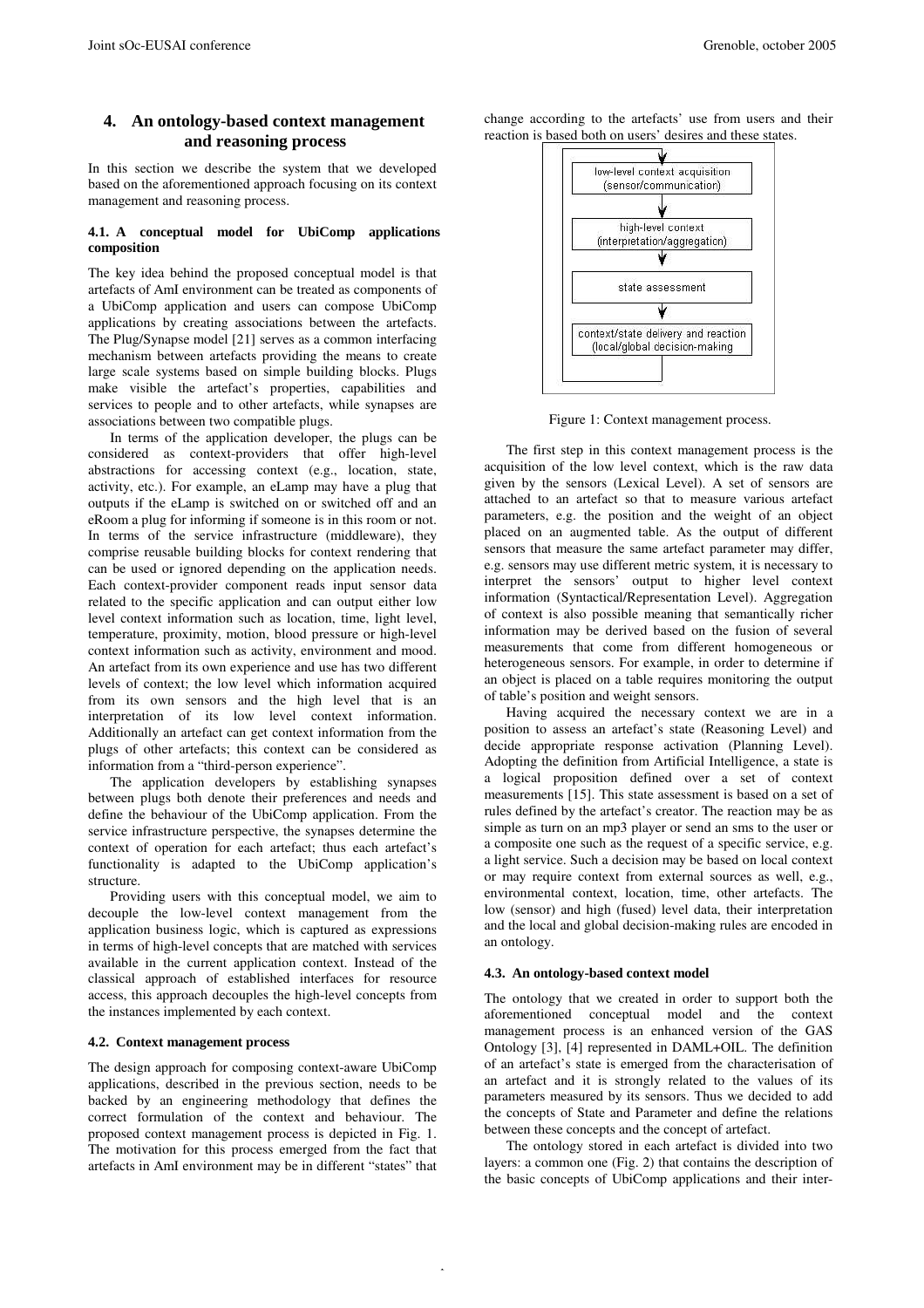relations and represents the common language among artefacts and a private one that represents artefact's own description as well as its new "knowledge" (experience) has accumulated from its use.



Figure 2: Ontology-based context model.

The basic goal of this ontology is to support a context management process that is based on a set of rules which determine the way that a decision is taken and must be applied on existing knowledge represented by this ontology. The description of the different types of these rules follows.

#### *4.3.1. Rules for artefact's state assessment*

The left part of these rules denotes the parameters that affect the state of an artefact and the thresholds or the values for these specific parameters that lead to the activation of the rule, while the right part of these rules denotes the artefact's state that is activated. These rules support the "translation" of low level context (values of parameters measured by sensors) to state assessment; they may also incorporate the translation from low level context to high level context (e.g. perform a set of operations to values measured by sensors like estimate the average value).

#### *4.3.2. Rules for the local decision-making process*

These rules exploit exclusively knowledge from the artefact that uses them. Their left part denotes the artefact's states that must be detected and their possible activation level and their right part denotes the artefact's requests and needs. When an artefact has a specific need we can consider that it needs a type of service offered by another artefact. When a rule from this category is activated, the artefact has to search its synapses in order to find a synapse which is associated to another artefact's plug that provides the requested service. If such a synapse is found then the artefact can select it in order to satisfy its need. The situations where more than one synapse is found that may be used to satisfy the request or no synapses are found are handled from the local decision process using another kind of rules. The rules that define the final reaction of an artefact can be defined from the user or can be based on specifically user-defined policies. These rules support both the context delivery and the reaction of an artefact based on the local decision from state assessments.

#### *4.3.3. Rules for the global decision-making process*

These rules are similar to the rules for the local decisionmaking. Their main difference is that the rules for the global decision-making process have to take into account the states of other artefacts and their possible reactions so that to preserve a global state defined by the user.

#### **4.4. Design & Implementation**

The architecture of the system that implements the aforementioned context management and reasoning process is on Fig 3. The core modules of this system, Ontology manager, Rule manager and Inference Engine, are part of an updated version of the GAS-OS kernel [11], a middleware that supports the composition of context-aware UbiComp applications and should run on each artefact that participates in such applications.



Figure 3: System's architecture.

The Ontology Manager is the responsible module for the manipulation of knowledge represented into the artefact's ontology. Specifically, it can only query the artefact's common ontology, since this ontology cannot be changed during the deployment of an application. On the other hand, it can both query and update the artefact's private ontology. The basic functionality of the Ontology Manager is to provide the other modules of the system with knowledge stored in the artefact's ontology by adding a level of abstraction between them and the ontology.

The Rule Manager is the module that manages the artefact's rule base and it is responsible for both querying and updating this rule base. Note that the rules stored in an artefact's rule base may only contain parameters, states and SPlugs that are defined into the artefact's private ontology. The rule set for a specific artefact can be easily created through a graphical user interface using the Ontology-based Supervisory Logic and Data Acquisition tool. Using this tool, users can easily create rule sets that satisfy the system's constraint that rules should only contain elements defined into the artefact's private ontology. Through this tool users can also change an artefact's rule set dynamically during the participation of the artefact in an application. When the Rule Manager gets an updated rule set from the Ontology-based Supervisory Logic and Data Acquisition tool, it forces the Inference Engine to restart with the updated rule set.

For the initialisation of the context management process apart from the rules a set of initial facts are necessary. The Rule Manager is also responsible for the creation of a file containing the initial facts for an artefact. For example an initial fact may define the existence of an artefact by denoting its parameters, states and SPlugs (reactions) that can participate in its rules and their initial values. In order to create such an initial fact the Rule Manager uses knowledge stored in the artefact's ontology. So it queries the Ontology Manager for any information that it needs, like the artefact's parameters, states and SPlugs.

The Inference Engine supports the decision-making process and it is based on the Jess rule engine (Java Expert System Shell) [23]. In order to initialise its process execution, the Inference Engine needs the artefact's initial facts, which are defined by the Rule Manager, and the rules stored in the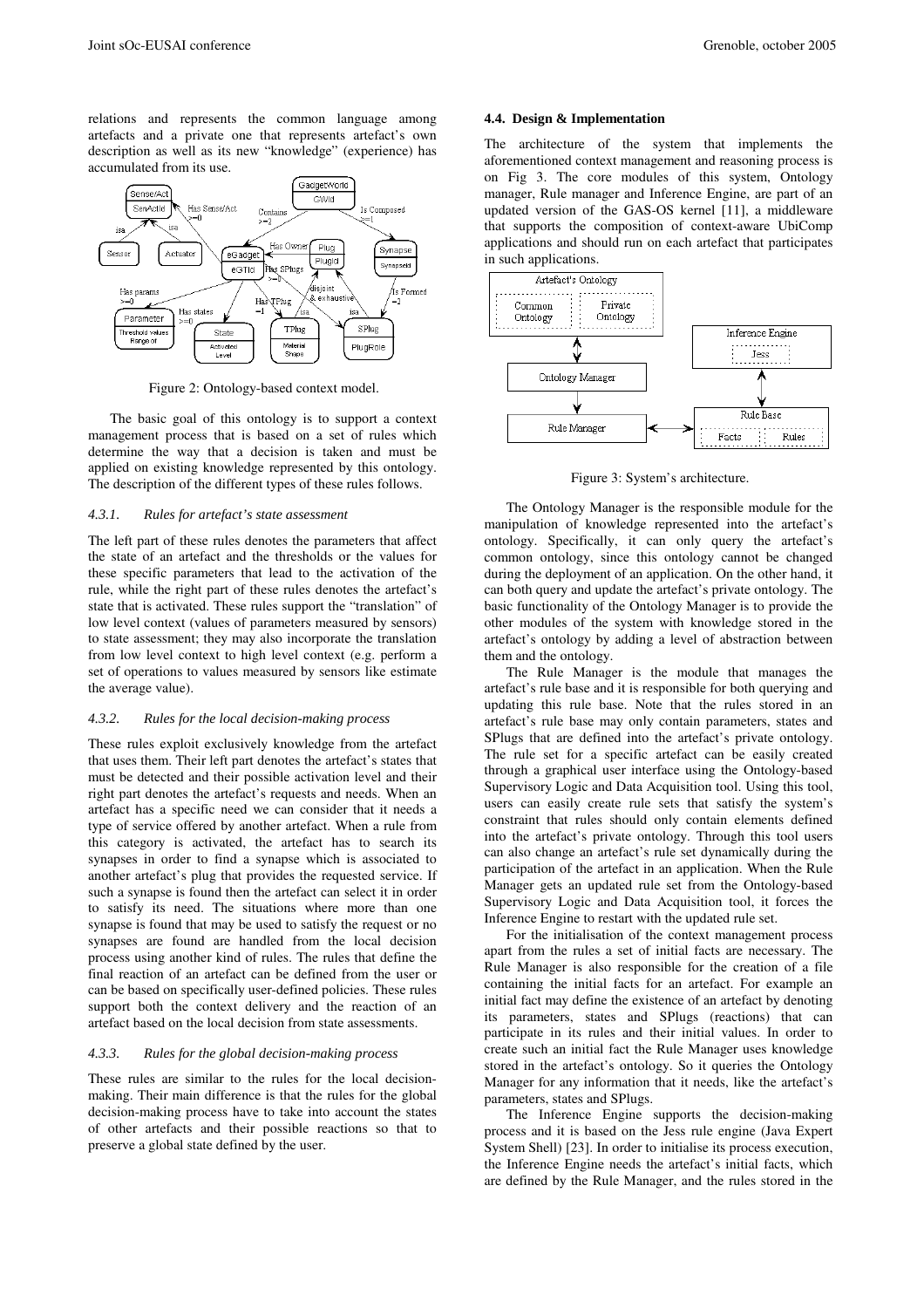rule base. Note that in the current version of our system the rules in the rule base are stored in Jess format. The Inference Engine is informed for all the changes of parameters' values measured by artefact's sensors. When it is informed for such a change it runs all the rules of the rule base. If a rule is activated, this module informs the artefact's operating system for the activation of this rule and for the knowledge that is inferred. The artefact's state and reaction is determined from this inferred knowledge.

## **5. Lessons learned**

In this section we provide an evaluation of our system through the composition of a prototype context-aware UbiComp application and the presentation of the context management process. Our prototype application is an everyday context-aware UbiComp application that aims to keep the user informed about the state of an elderly person. The components of this application are the following:

eHealthyBox: an artefact that monitors the health status of a person based on measurements of sensors attached to person's body. For example, we have used the SelfCheck BP sensor of the Card Guard – The Telemedicine Company; a personal wireless blood pressure and pulse rate monitor. The eHealthyBox based on sensors' measurements and the rules

If (PulseRate > Maria.PR\_Threshold) then EnableEmergentEvent If (EnableEmergentEvent) then CallAmbulance(); If (EnableEmergentEvent) then NotifyJohn(); If (BodyTemp  $> 37.5$ ) and (BodyTemp  $<= 38$ ) then EnableFeverEvent If (BodyTemp  $> 38$ ) and (BodyTemp  $\leq$  39) then EnableFeverAlert If (BodyTemp > 39) then EnableFeverEmergency If (EnableFeverEvent) then NotifyMaria(); If (EnableFeverAlert) then NotifyMaria(); NotifyJohn(); If (EnableFeverEmergency) then NotifyMaria(); NotifyJohn(); NotifyDoctor();

stored into its rule base can decide whether the situation is critical or not. A sample of rules from this rule base is presented in Fig. 4.

Figure 4: eHealthyBox rule base.

eMobilePhone: an artefact used for sending sms. eLamp: a floor lamp used for visual notifications. eMP3Player: an mp3 player for audio messages.

eDoormat: an augmented rug with pressure sensors attached, used for sensing the occupancy of a house. Based on the sequence the pressure sensors are pressed the eDoormat is capable of deducing if someone is entering or leaving a house, thus if the house is occupied or not.

eMoodCube: an augmented Mathmos lamp with tilt switches attached, used for defining the current status of the user, such as "available", "do not disturb" etc.

According to the scenario Maria, a 78-years old woman, prefers to stay alone in her own house than to live with her son John. Because of the possibility of a heart attack, John wants to be informed about the condition of his mother. The state of Maria's health is defined by a set of sensors attached to her body. The eHealthyBox monitors Maria's state and informs John if her situation is critical and if she needs special care. If Maria's situation is critical the eHealthyBox has to inform John, so it gets from the eDoormat through a synapse the context information if John is in his house or not.

If John is in his house, depending on his current status that is determined by the eMoodCube, the eLamp and eMP3Player are used to provide the appropriate visual and acoustic notification respectively to him. If the eMoodCube is set to a "Do not disturb" status, John is notified only for the emergent events. In the case John is out of house, the eMobilePhone will send him an sms informing him about Maria's condition.

Initially John has to compose this application by selecting the artefacts that will take part and setting the synapses between their plugs. For example, John has to set a synapse between the suitable plugs of eHealthyBox and eLamp so that to denote that when his mother's state is critical the eLamp is blinking. For this process John can use an editing tool, like the GWEditor [21], that supports the composition of such applications based on the Plug/Synapse model. The establishment of synapses between two compatible plugs results to the update of both artefacts' private ontologies by the Ontology Manager.

Then John has to set the rules that determine the context management process. This is feasible by using an Ontologybased Supervisory Logic and Data Acquisition tool; a graphical user interface, which provides the user variable operations for viewing the knowledge represented by an artefact's ontology, monitoring an artefact's state and managing an artefact's rules for the context management process. For example John using such a tool may define the rule that denotes that when he is out of house he will be informed about his mother's condition by receiving an sms to his mobile phone. The updates on context management process' rules through this tool conclude to the update of the artefact's rule base by the Rule Manager. When the rule base of an artefact is updated dynamically during its deployment the Rule Manager informs the Inference Engine so that to restart its process with the updated rule base.

The first target of our research was to define an ontologybased context model that decouples the process of context acquisitions and interpretation from its actual use. This target was partially achieved since through the Plug/Synapse model the user has just to denote the sources of context that artefacts can exploit and to define the interpretation of this context through rules. This may become difficult especially for defining the rules of global decision making. So we believe that users need a tool that permits the definition of abstract rules for the whole application and creates the necessary ones to be stored in each artefact of the application.

The second target of our work was to implement the proposed context management and reasoning process. The module that is responsible for this reasoning process is the Inference Engine. Assume the rules of eHealthyBox presented in Fig. 4. Any change to the low level context of eHealthyBox (raw data from its sensors) informs the Inference Engine and generates a new "run". If the value of the pulse rate is above the threshold then the first three rules will be activated. Then the Inference Engine will inform the operating system of the eHealthyBox for the inferred knowledge; specifically it will define the message that must be sent through an SPlug. The other artefacts of our prototype will be informed for the context emerged from the state of eHealthyBox, which represents Maria's condition, through the synapses between their SPlugs and the eHealthyBox's SPlug. From experiments that we worked out we concluded that the inference mechanism that we developed and defines an artefact's state and reaction based on context information is fairly efficient for a number of forty rules.

Using our context management and reasoning process such applications can be dynamically changed either by